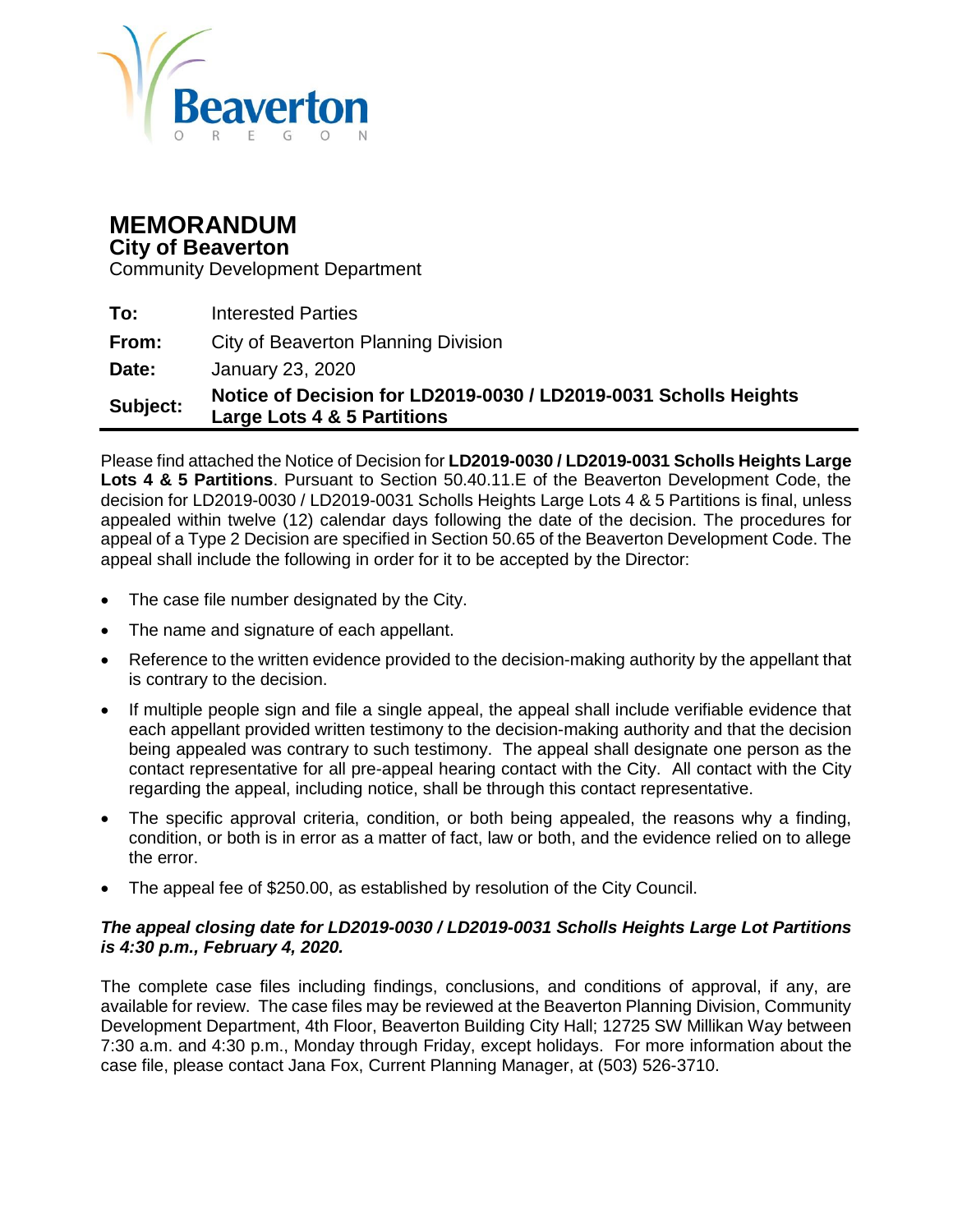

## **NOTICE OF DECISION** DATE: January 23, 2020 TO: All Interested Parties FROM: Jana Fox, Current Planning Manager PROPOSAL: **LD2019-0030 / LD2019-0031 Scholls Heights Large Lots 4 & 5 Partitions** LOCATION: Tax Lots 3500 and 3600 of Washington County Map 2S20100 SUMMARY: The applicant, West Hills Land Development, requests approval for two Preliminary Partition applications to further divide two lots created through the Scholls Heights PUD. No change to the phasing or final development proposal as a result of the partition requests. APPLICANT/ West Hills Land Development LLC APPLICANT'S ATTN: Dan Grimberg REPRESENTATIVE: 3330 NW Yeon Ave, Suite 200 Portland, OR 97210 PROPERTY OWNERS: John Bierly Lewis Bierly Susan Thompson 12150 SW Kobe Dr Beaverton, OR 97007 Hubert F Bierly TR Jeannette H Bierly TR 26690 Horsell Rd Bend, OR 97701 APPLICABLE Facilities Review, Section 40.03 CRITERIA: Land Division – Preliminary Partition, Section 40.45.15.4.C DECISION: **APPROVAL of LD2019-0030 / LD2019-0031 Scholls Heights Large Lots 4 & 5 Partitions**, subject to conditions

identified at the end of this report.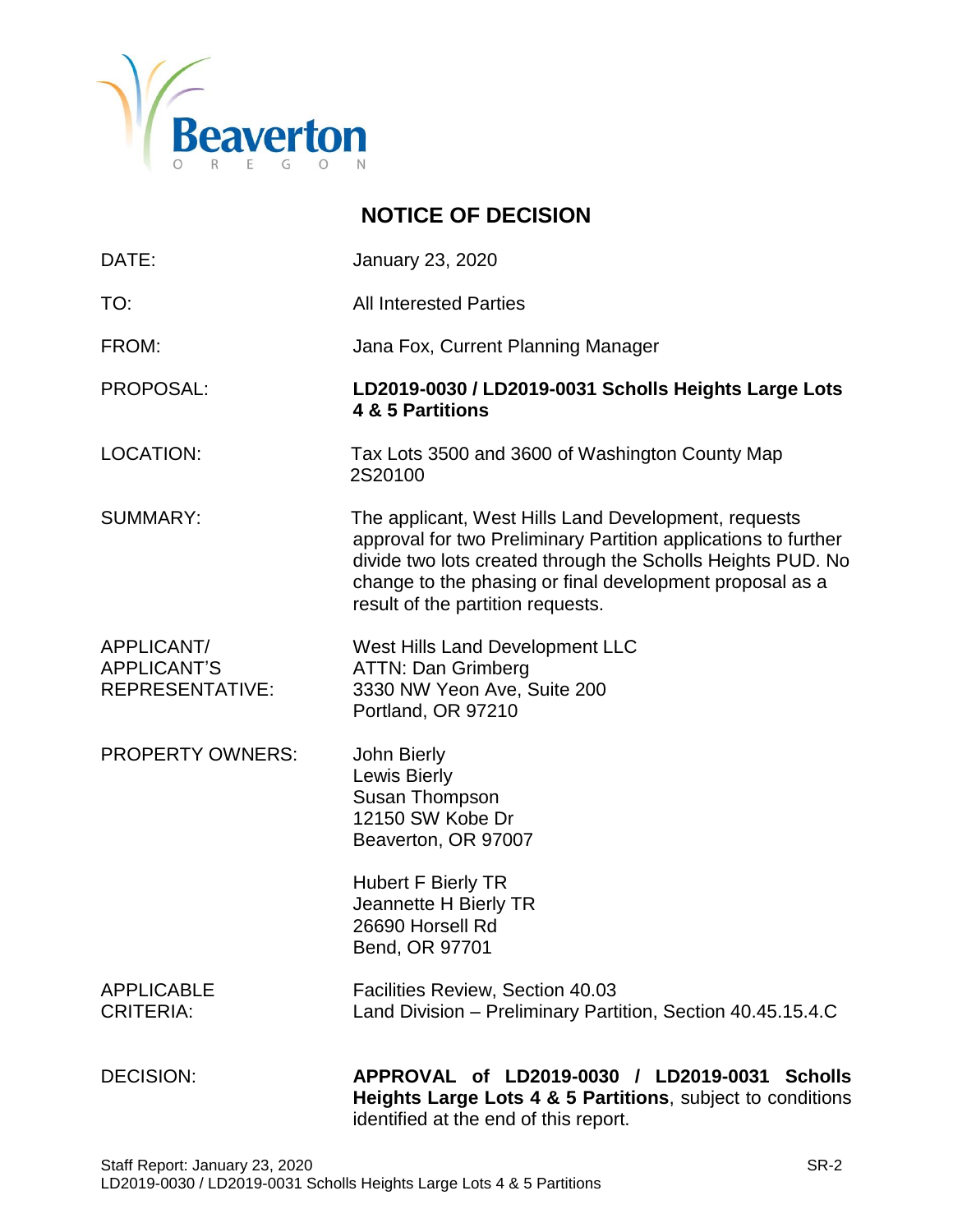## **Exhibit 1.1**

#### **VICINITY MAP**

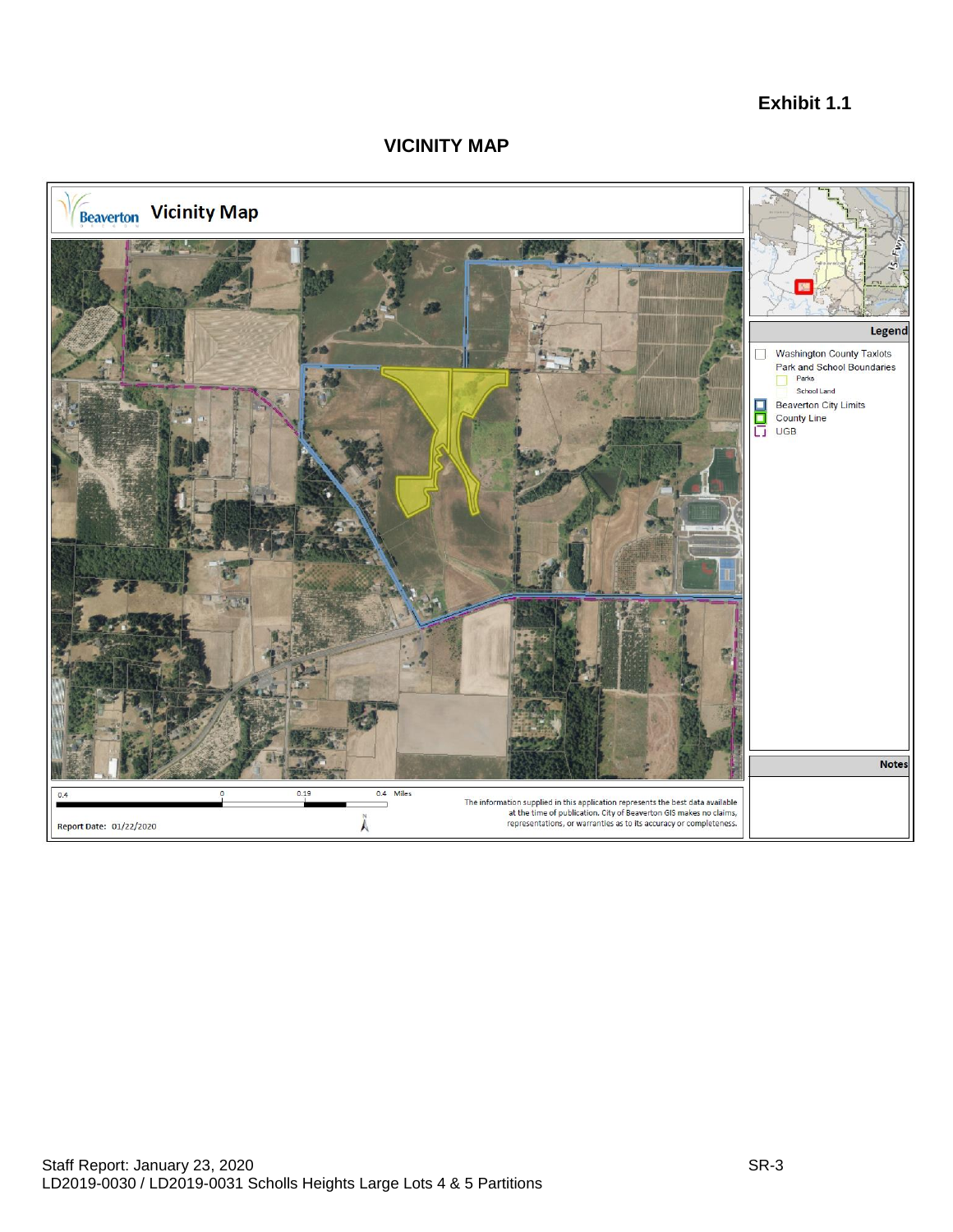#### **Exhibit 1.2**

#### **ZONING MAP**

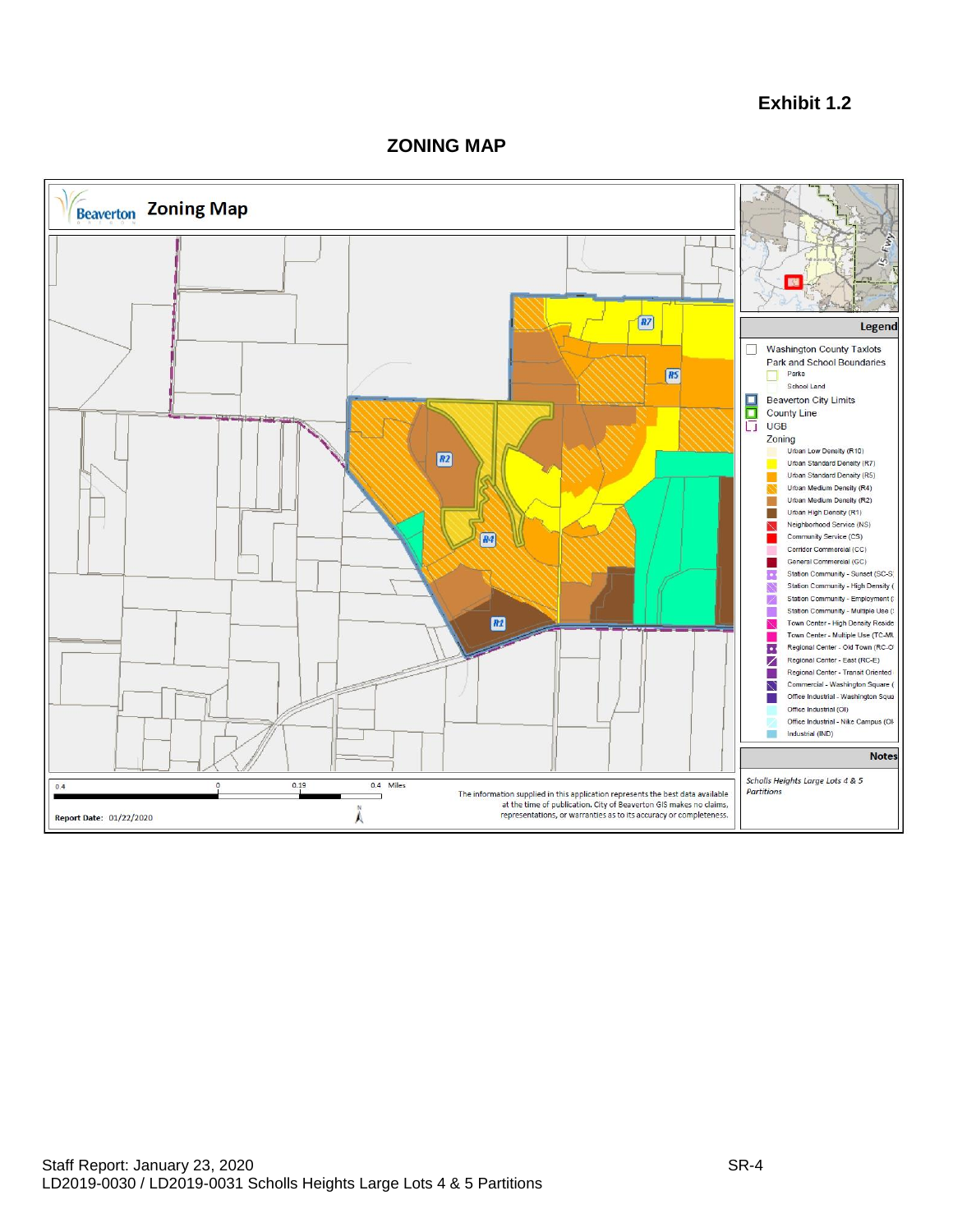## **BACKGROUND FACTS**

## **Key Application Dates**

| <b>Application</b> |                      | Submittal Date Deemed Complete | $120$ -Day*    | $365 - Day**$        |
|--------------------|----------------------|--------------------------------|----------------|----------------------|
| LD2019-0030        | November 29,<br>2019 | December 19, 2019              | April 17, 2020 | December 18,<br>2020 |
| LD2019-0031        | November 29,<br>2019 | December 19, 2019              | April 17, 2020 | December 18,<br>2020 |

\*Pursuant to Section 50.25.9 of the Beaverton Development Code this is the latest date, with a continuance, by which a final written decision on the proposal can be made.

\*\*Pursuant to ORS 227.178(5), the total of all extensions may not exceed 365 calendar days from the date the application was deemed complete. This is the latest date by which a final written decision on the proposal can be made.

#### **Existing Conditions Table**

| Zoning                               | R4 Urban Medium Density                                                                                                                                                                                                                           |                                                                                            |  |
|--------------------------------------|---------------------------------------------------------------------------------------------------------------------------------------------------------------------------------------------------------------------------------------------------|--------------------------------------------------------------------------------------------|--|
| <b>Current</b><br><b>Development</b> | Vacant                                                                                                                                                                                                                                            |                                                                                            |  |
| <b>Site Size</b>                     | 22.23 acres                                                                                                                                                                                                                                       |                                                                                            |  |
| <b>NAC</b>                           | <b>Neighbors Southwest</b>                                                                                                                                                                                                                        |                                                                                            |  |
| <b>Surrounding</b><br><b>Uses</b>    | Zoning:<br>North: Washington County AF-20<br>South: Urban Medium Density (R4)<br>East:<br>Urban Standard Density (R7)<br>Urban Standard Density (R5)<br>Urban Medium Density (R2)<br>West: Urban Medium Density (R4)<br>Urban Medium Density (R2) | Uses:<br>North: Single Family Residential<br>South: Vacant<br>East: Vacant<br>West: Vacant |  |
|                                      |                                                                                                                                                                                                                                                   |                                                                                            |  |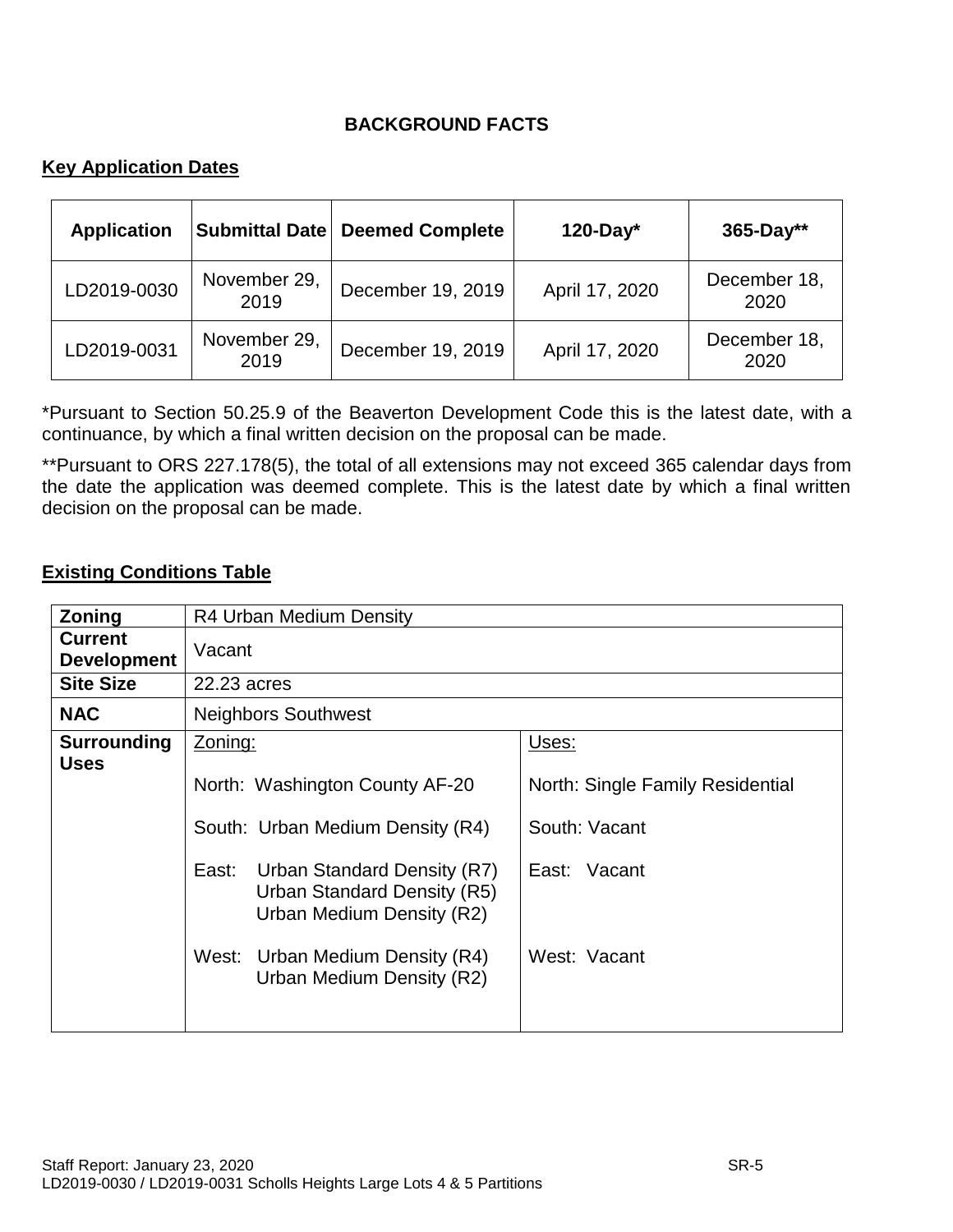## **TABLE OF CONTENTS**

|                      | <b>ATTACHMENTS</b>                                  | PAGE NO.       |
|----------------------|-----------------------------------------------------|----------------|
| <b>Attachment A:</b> | <b>Facilities Review Committee Technical Review</b> | <b>FR1-7</b>   |
|                      | Attachment B: LD2019-0030 Preliminary Partition     | Lot $4$ -LD1-4 |
|                      | Attachment C: LD2019-0031 Preliminary Partition     | Lot 5 LD1-4    |
| Attachment D:        | <b>Conditions of Approval</b>                       | COA1           |

## **Exhibits**

## **Exhibit 1. Materials submitted by Staff**

- Exhibit 1.1 Vicinity Map (page SR-3 of this report)
- Exhibit 1.2 Aerial Map (page SR-4 of this report)

#### **Exhibit 2. Public Comment**

None Received

## **Exhibit 3. Materials submitted by the Applicant**

Exhibit 3.1 Submittal Package including plans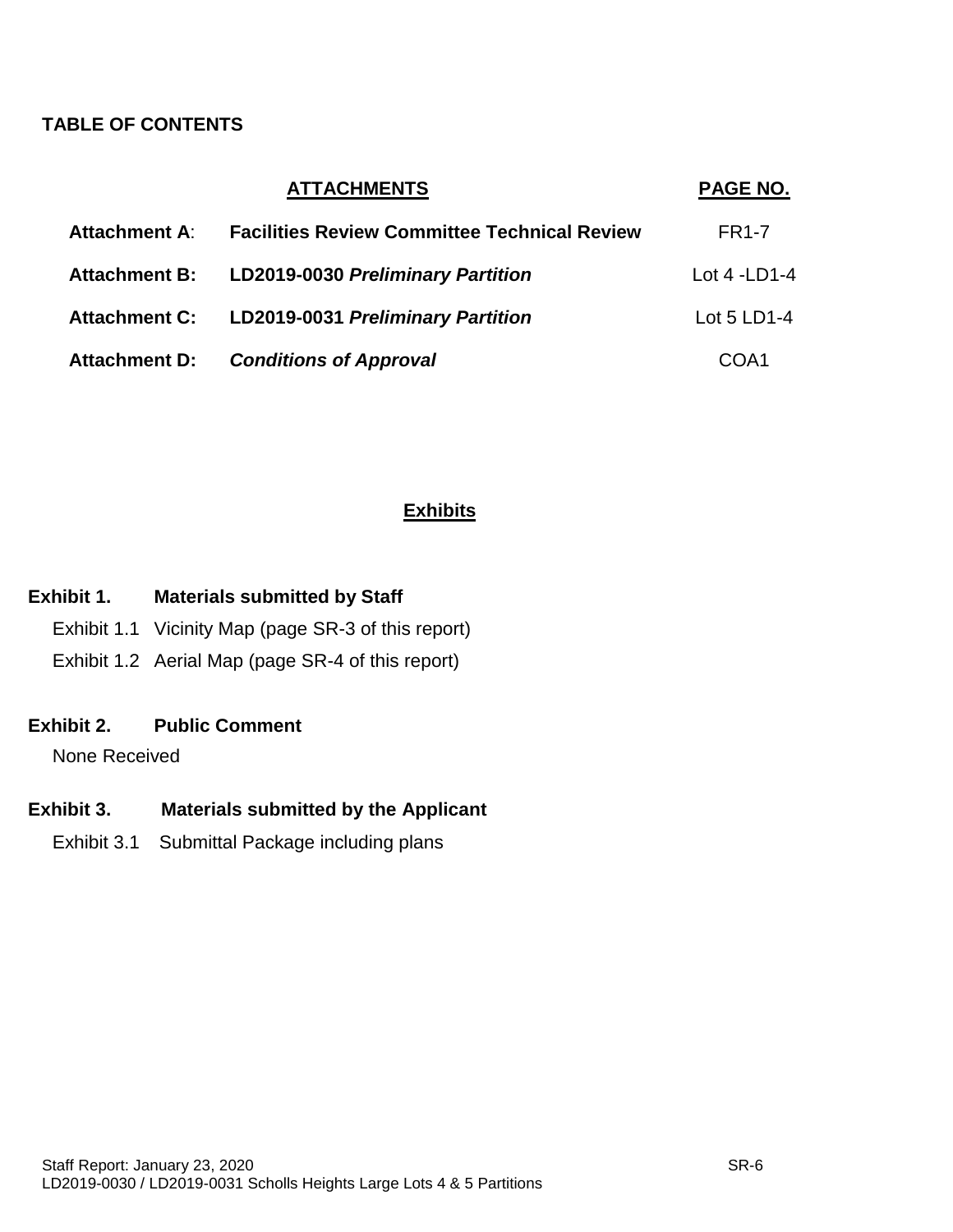#### **FACILITIES REVIEW COMMITTEE TECHNICAL REVIEW AND RECOMMENDATIONS Scholls Height Large Lots 4 & 5 Partitions LD2019-0030 / LD2019-0031**

## **Section 40.03 Facilities Review Committee:**

The Facilities Review Committee has conducted a technical review of the application in accordance with the criteria contained in Section 40.03 of the Development Code. The Committee's findings and recommended conditions of approval are provided to the decisionmaking authority. As they will appear in the Staff Report, the Facilities Review Conditions may be re-numbered and placed in different order.

The decision-making authority will determine whether the application as presented meets the Facilities Review approval criteria for the subject application and may choose to adopt, not adopt, or modify the Committee's findings, below.

**The Facilities Review Committee Criteria for Approval will be reviewed for all criteria that are applicable to the submitted applications as identified below:**

 **All twelve (12) criteria are applicable to both Land Division applications as submitted.**

The applicant proposes two preliminary partition applications which would divide two of the previously approved large lots associated with the Scholls Heights PUD, Lots 4 and 5, into two lots each. This would result in a total of four lots from the two existing lots. No modifications to the on-site easements to allow access or utilities are proposed. No modifications to the final PUD and subdivision approvals are proposed with these land division applications.

#### *A. All critical facilities and services related to the development have, or can be improved to have, adequate capacity to serve the proposal at the time of its completion.*

Chapter 90 of the Development Code defines "critical facilities" to be services that include public water, public sanitary sewer, storm water drainage and retention, transportation, and fire protection. The Committee finds that the proposal includes, or can be improved to have, necessary on-site and off-site connections and improvements to public water, public sanitary sewer and storm water drainage facilities.

The original large lot subdivision approval (LD2017-017) created 13 large lots to facilitate a phased development plan, Scholls Heights PUD. LD2017-0017 required easements to be provided to allow for critical facilities, including water, stormwater, sanitary sewer, and transportation, to access each of the 13 created lots. The applicant proposes to further divide two of the large lots (lots 4 and 5) into two lots each to facilitate the phased sale and development of the site. The applicant does not propose to modify any of the existing easements. Each proposed lot has access to these easements which provide the ability to construct utilities and transportation access to each of the lots, including water,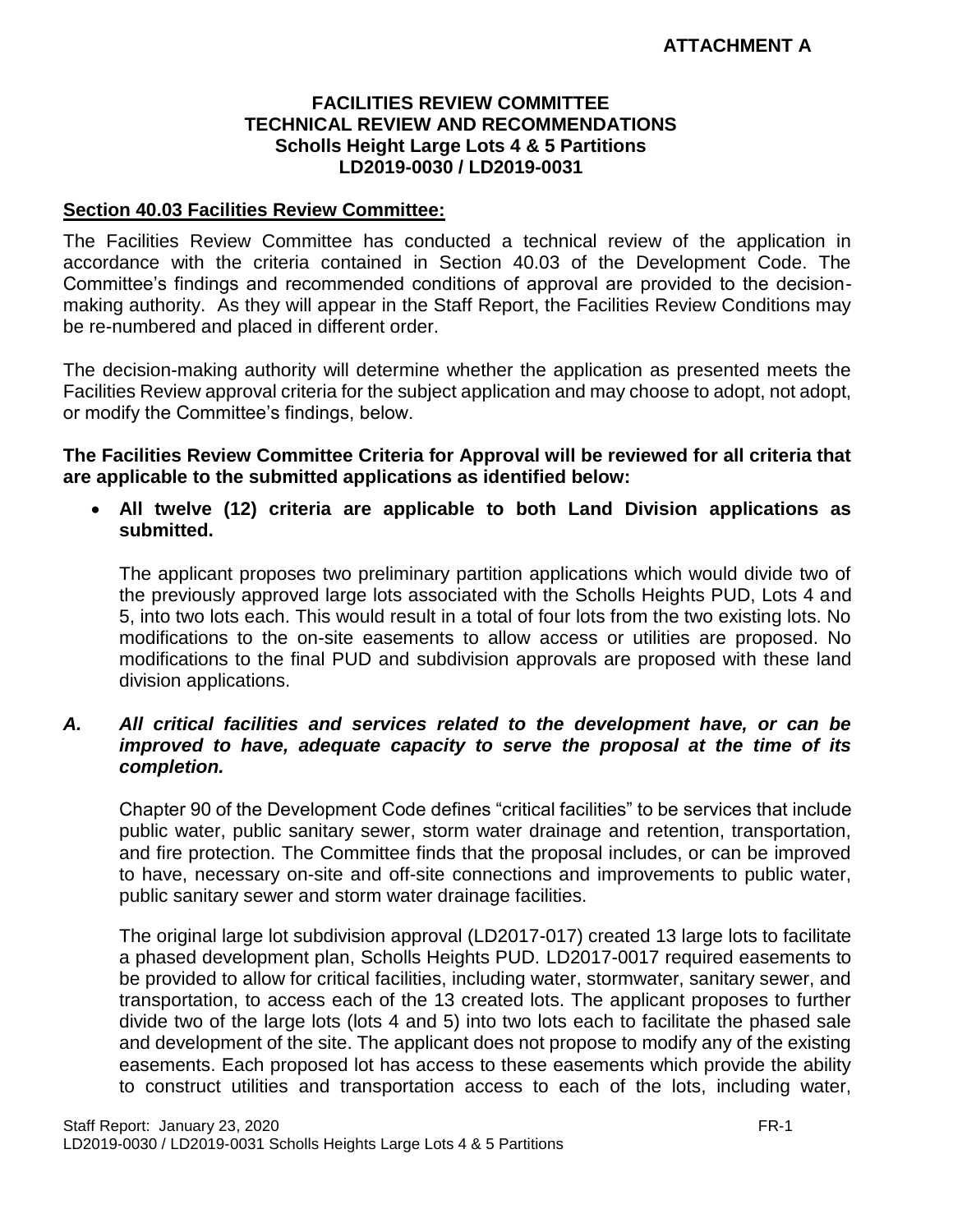stormwater, sanitary sewer, and streets. No physical development is proposed with this preliminary partition application.

The Committee finds that the proposed development can provide the required critical facilities, as conditioned. Therefore, the Committee finds the proposal meets the criterion for approval.

**Therefore, the Committee finds that by meeting the conditions of approval, the proposal meets the criterion.** 

*B. Essential facilities and services are available, or can be made available, with adequate capacity to serve the development prior to occupancy. In lieu of providing essential facilities and services, a specific plan may be approved if it adequately demonstrates that essential facilities, services, or both will be provided to serve the proposed development within five years of occupancy.*

Chapter 90 of the Development Code defines "essential facilities" to be services that include schools, transit improvements, police protection, and pedestrian and bicycle facilities in the public right-of-way.

The original large lot subdivision approval (LD2017-017) created 13 large lots to facilitate a phased development, the Scholls Heights PUD. LD2017-0017 required easements to be provided to allow for essential facilities, including schools, transit improvements, police protection, and pedestrian and bicycle facilities to each of the 13 created lots. The applicant proposes to divide two of the large lots (lots 4 and 5) into two lots each to facilitate the phased sale and development of the site. No physical development is proposed with this preliminary partition application.

The site is within the Beaverton School District, no additional housing units are proposed at this time. The site will continue to have Beaverton Police Protection. The Site is outside the current Tri-Met boundary and therefore does not have access to transit service at this time. Pedestrian and bicycle facilities will be constructed when physical development is associated with these partition applications. Physical development of the site has been approved through the Scholls Heights PUD, which is not proposed to be modified with these land division applications.

In summary of the above, the Committee finds that the proposed development can provide required essential facilities when development is proposed.

#### **Therefore, the Committee finds that the proposal meets the criterion.**

*C. The proposal is consistent with all applicable provisions of Chapter 20 (Land Uses) unless the applicable provisions are modified by means of one or more applications which shall be already approved or which shall be considered concurrently with the subject proposal.*

Staff cites the Code Conformance Analysis chart at the end of this report, which evaluates the project as it relates to the applicable Code requirements of Chapter 20 for the Urban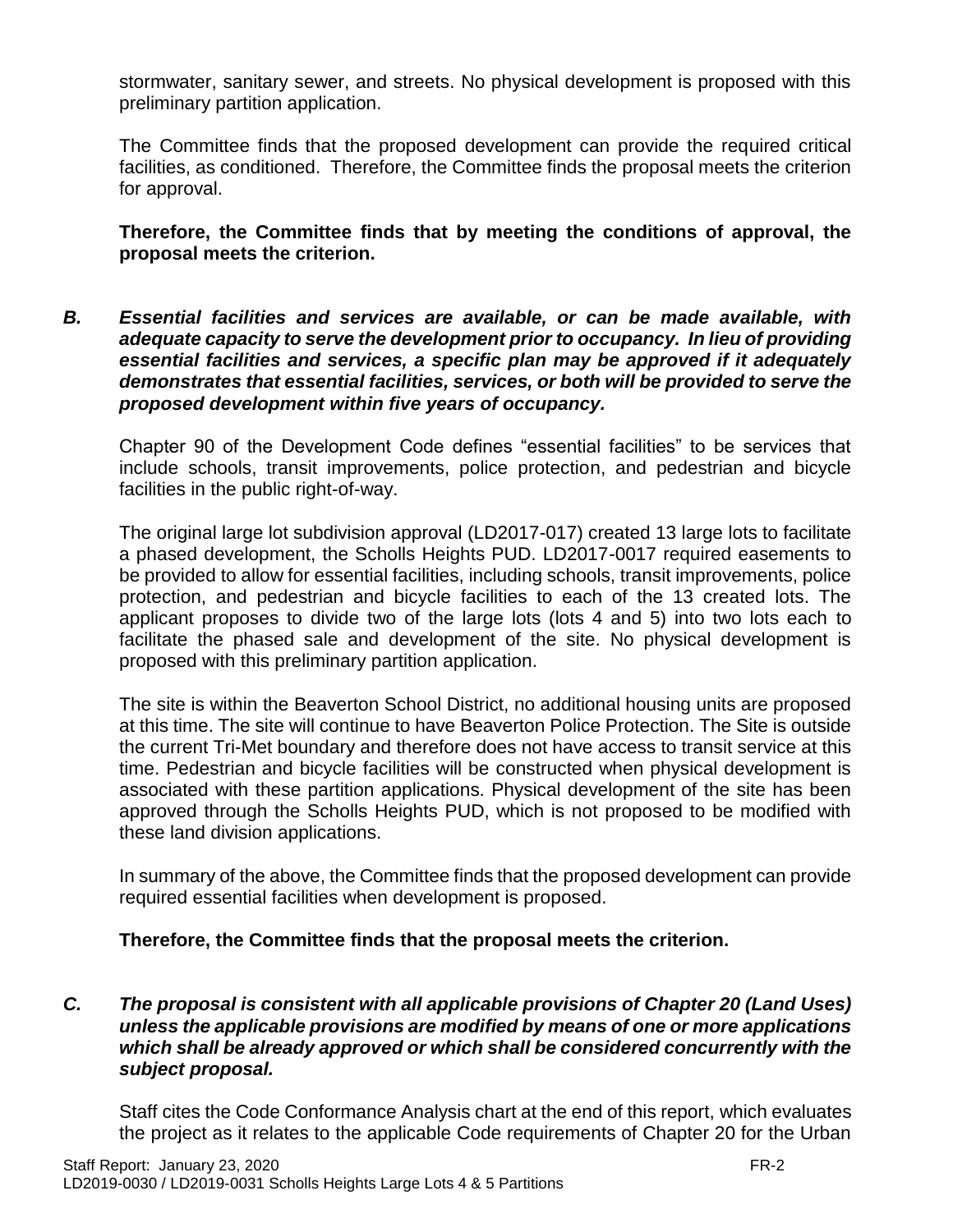Medium Density Residential (R4). As demonstrated on the chart, the development proposal meets all applicable standards of the proposed zones.

## **Therefore, the Committee finds that the proposal meets the criterion.**

*D. The proposed development is consistent with all applicable provisions of Chapter 60 (Special Requirements) and all improvements, dedications, or both, as required by the applicable provisions of Chapter 60 (Special Requirements), are provided or can be provided in rough proportion to the identified impact(s) of the proposal.*

The Committee cites the Code Conformance Analysis chart at the end of this report, which evaluates the proposal as it relates to the applicable Code requirements of Chapter 60, in response to the above mentioned criteria. Staff will provide findings for the Land Division-Preliminary Partition approval criteria within the applicable sections of the staff report.

## **Therefore, the Committee finds that the proposal meets the criterion.**

*E. Adequate means are provided or can be provided to ensure continued periodic maintenance and necessary normal replacement of the following private common facilities and areas, as applicable: drainage ditches, roads and other improved rights-of-way, structures, recreation facilities, landscaping, fill and excavation areas, screening and fencing, ground cover, garbage and recycling storage areas and other facilities not subject to maintenance by the City or other public agency.*

The applicant states that continued maintenance and normal replacement of common facilities will be provided by a homeowners association (HOA) once the PUD is developed. Until that time the site will remain undeveloped and in private ownership. Staff finds that the design of the development does not preclude the continued maintenance of private common facilities.

**Therefore, the Committee finds that the proposal meets the criterion.** 

## *F. There are safe and efficient vehicular and pedestrian circulation patterns within the boundaries of the development.*

No physical development is proposed. The subject site is within the approved Scholls Heights PUD and does not proposed to modify with this project any portion of the approved final development plans. The existing easements, which include access easements will remain to provide access to the new parcels.

**Therefore, the Committee finds that the proposal meets the criterion.**

*G. The development's on-site vehicular and pedestrian circulation systems connect to the surrounding circulation systems in a safe, efficient, and direct manner.*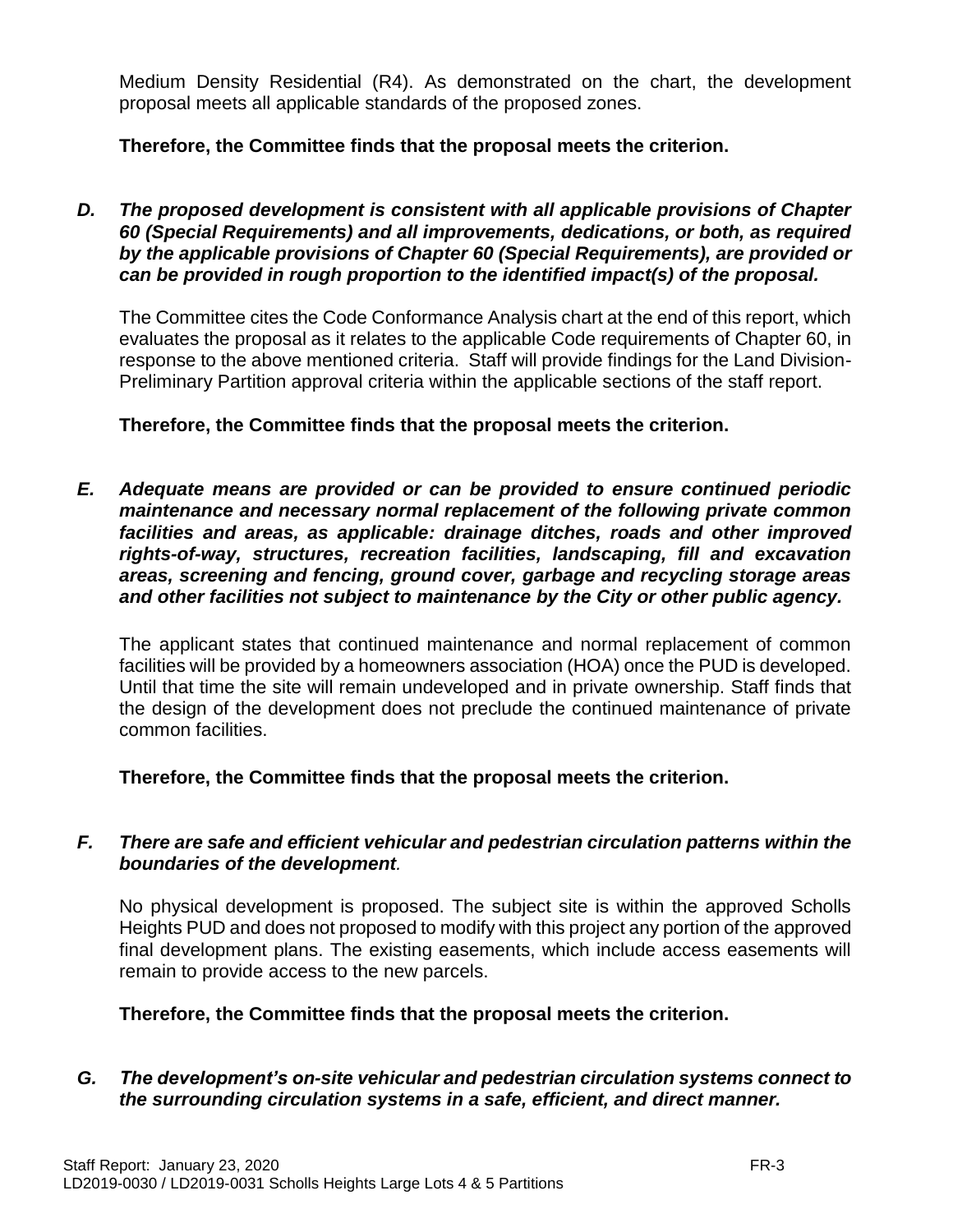No physical development is proposed. The subject site is within the approved Scholls Heights PUD and the applicant does not proposed to modify any portion of the approved final development plans, including connections to the surrounding transportation system. The existing easements, which include access easements will remain to provide access to the new parcels.

## **Therefore, the Committee finds that the proposal meets the criterion.**

## *H. Structures and public facilities serving the development site are designed in accordance with adopted City codes and standards and provide adequate fire protection, including, but not limited to, fire flow.*

No physical development is proposed. The subject site is within the approved Scholls Heights PUD and the applicant does not proposed to modify any portion of the approved final development plans including structures of public facilities.

**Therefore, the Committee finds that the proposal meets the criterion.**

*I. Structures and public facilities serving the development site are designed in accordance with adopted City codes and standards and provide adequate protection from hazardous conditions due to inadequate, substandard or illdesigned development.*

No physical development is proposed. The subject site is within the approved Scholls Heights PUD and the applicant does not proposed to modify any portion of the approved final development plans including structures of public facilities.

## **Therefore, the Committee finds that the proposal meets the criterion.**

*J. Grading and contouring of the development site is designed to accommodate the proposed use and to mitigate adverse effect(s) on neighboring properties, public right-of-way, surface drainage, water storage facilities, and the public storm drainage system.*

No physical development is proposed, including grading. The subject site is within the approved Scholls Heights PUD and the applicant does not proposed to modify any portion of the approved final development plans including structures of public facilities.

#### **Therefore, the Committee finds that the proposal meets the criterion.**

*K. Access and facilities for physically handicapped people are incorporated into the development site and building design, with particular attention to providing continuous, uninterrupted access routes.*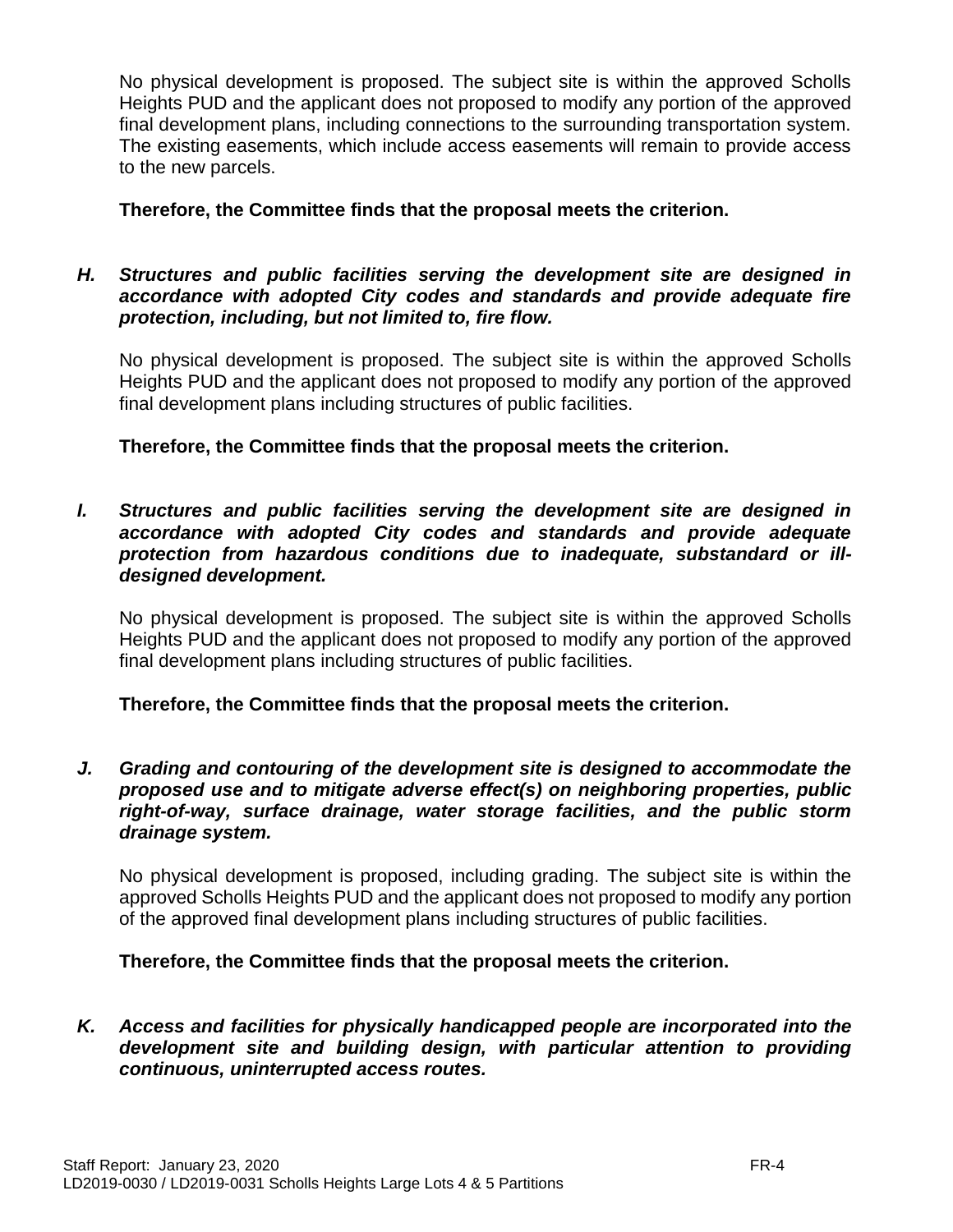No physical development is proposed. The subject site is within the approved Scholls Heights PUD and does not proposed to modify with this project any portion of the approved final development plans including structures of public facilities.

**Therefore, the Committee finds that the proposal meets the criterion.**

## *L. The proposal contains all applicable application submittal requirements as specified in Section 50.25.1 of the Development Code.*

The applicant submitted the land use applications on November 25, 2019 and was deemed complete on December 19, 2019. In review of the materials during the application review process, the Committee finds that all applicable application submittal requirements, as identified in Section 50.25.1 are contained within this proposal.

## **Therefore, the Committee finds the proposal meets the criterion.**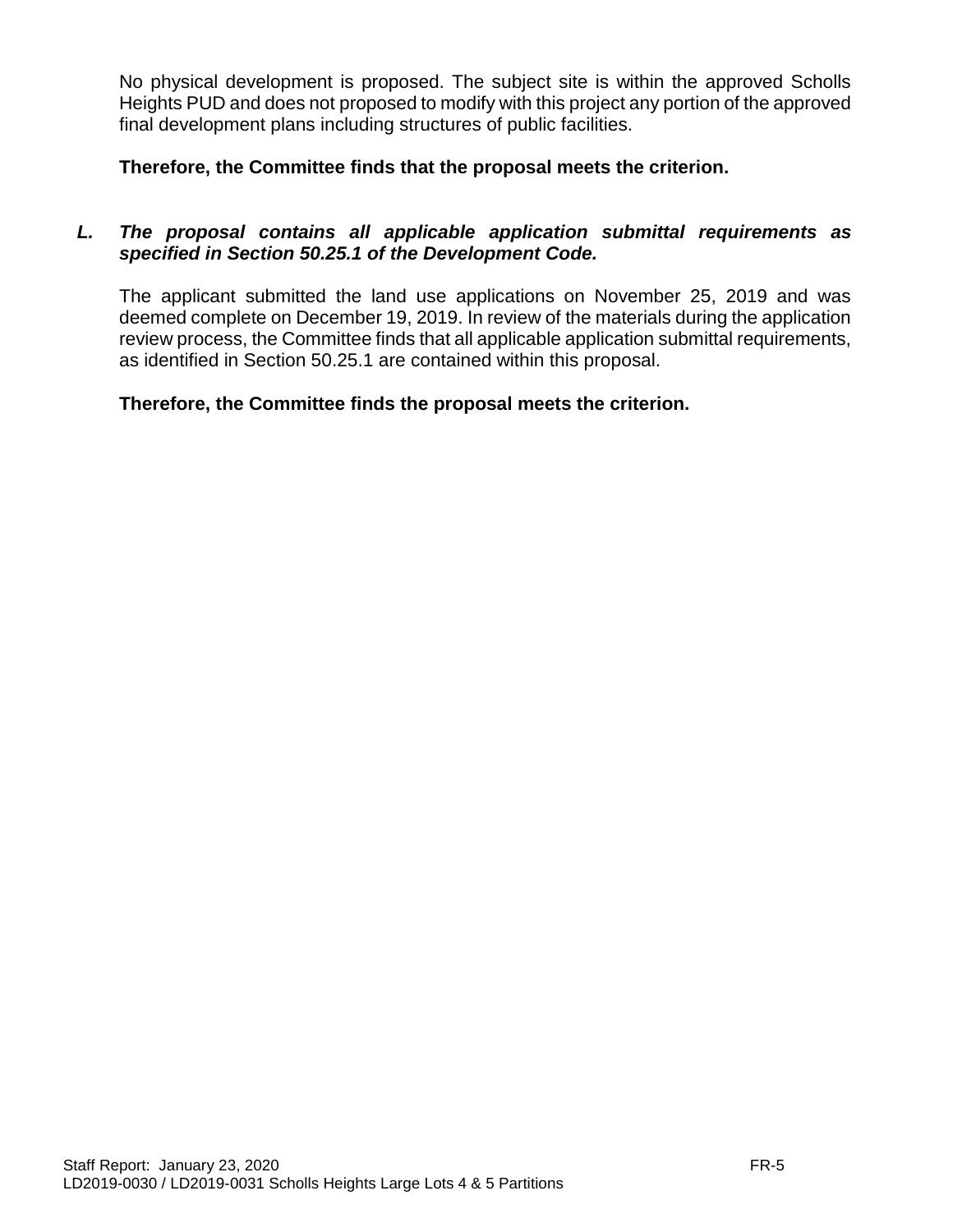## **Code Conformance Analysis Chapter 20 Use and Site Development Requirements**

| <b>CODE</b><br><b>STANDARD</b> | <b>CODE REQUIREMENT</b>                                        | <b>PROJECT PROPOSAL</b>                                                                                                                   | <b>MEETS</b><br>CODE? |
|--------------------------------|----------------------------------------------------------------|-------------------------------------------------------------------------------------------------------------------------------------------|-----------------------|
|                                | Development Code Section 20.05.15 (Site Development Standards) |                                                                                                                                           |                       |
| Minimum Lot<br>Area            | R4 - 4,000 sq. ft.                                             | Lot $4$<br>-Parcel 1: 26,924 sq. ft.<br>-Parcel 2: 304,484 sq. ft.<br>Lot $5$<br>-Parcel 1: 258,746 sq. ft.<br>-Parcel 2: 144,183 sq. ft. | Yes                   |
| Minimum Lot<br>Width           | 24 feet (Attached Dwellings<br>Proposed)<br>40 feet            | Lot $4$<br>-Parcel 1: 83 feet<br>-Parcel 2: 66 feet<br>Lot 5<br>-Parcel 1: 400 feet<br>-Parcel 2: 128 feet                                | Yes                   |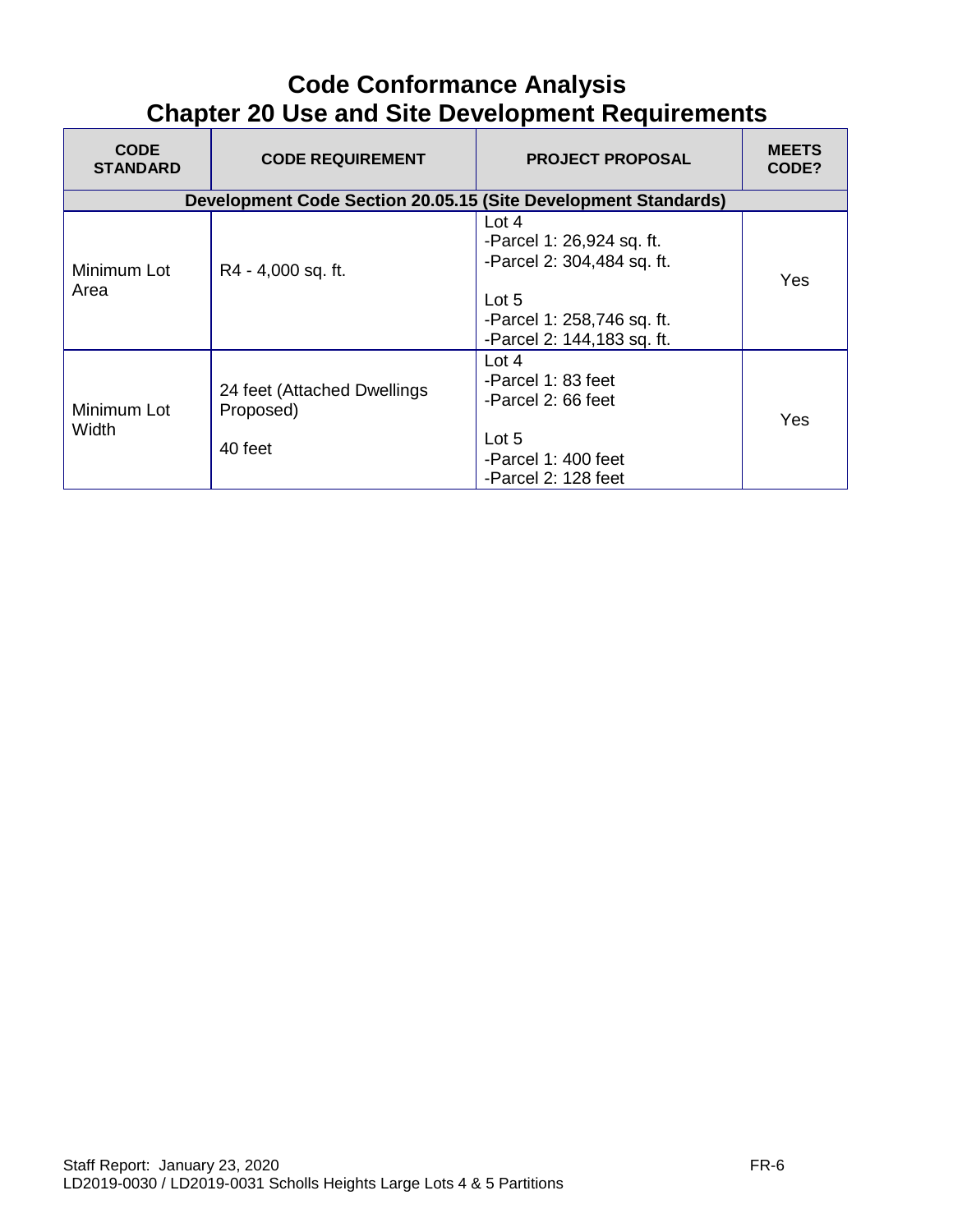# **Chapter 60 Special Requirements**

| <b>CODE</b><br><b>STANDARD</b>                                                | <b>CODE REQUIREMENT</b>                                                                                                                                                                            | <b>PROJECT PROPOSAL</b>                                                                                                                       | <b>MEETS</b><br>CODE?            |  |  |
|-------------------------------------------------------------------------------|----------------------------------------------------------------------------------------------------------------------------------------------------------------------------------------------------|-----------------------------------------------------------------------------------------------------------------------------------------------|----------------------------------|--|--|
|                                                                               | <b>Development Code Section 60.05-Design Standards</b>                                                                                                                                             |                                                                                                                                               |                                  |  |  |
| Design Review Principles,<br>Standards, and<br><b>Guidelines</b>              | Requirements for new development<br>and redevelopment.                                                                                                                                             | No physical development is<br>proposed.                                                                                                       | N/A                              |  |  |
|                                                                               | Development Code Section 60.12-Habitat Friendly & LID Practices                                                                                                                                    |                                                                                                                                               |                                  |  |  |
| <b>Habitat Friendly and Low</b><br><b>Impact Development</b><br>Practices     | Optional program offering various<br>credits available for use of specific<br>Habitat Friendly or Low Impact<br>Development techniques.                                                            | No Habitat Friendly or Low<br>Impact Development techniques<br>proposed.                                                                      | N/A                              |  |  |
|                                                                               | Development Code Section 60.15 - Land Division Standards                                                                                                                                           |                                                                                                                                               |                                  |  |  |
| <b>Land Division Standards</b>                                                | Standards pertaining to Land<br><b>Divisions</b>                                                                                                                                                   | Two Land Division-Preliminary<br>Partition applications are<br>proposed, splitting two existing<br>lots into a total of four lots.            | <b>See LD</b><br><b>Findings</b> |  |  |
|                                                                               | Development Code Section 60.30 - Off-Street Parking                                                                                                                                                |                                                                                                                                               |                                  |  |  |
| Off-street motor<br>vehicle parking and<br><b>Required Bicycle</b><br>Parking | Parking standards for vehicles and<br>bicycles by use.                                                                                                                                             | No physical development is<br>proposed, therefore no parking is<br>required.                                                                  | N/A                              |  |  |
|                                                                               | Development Code Section 60.33 - Park and Recreation Facilities & Service Provisions                                                                                                               |                                                                                                                                               |                                  |  |  |
| Parks & Recreation<br>Facilities                                              | Areas within the City must annex to<br>THPRD or provide commensurate<br>facilities.                                                                                                                | The subject site has been<br>annexed into the THPRD service<br>area.                                                                          | <b>YES</b>                       |  |  |
|                                                                               | Development Code Section 60.35 Planned Unit Development                                                                                                                                            |                                                                                                                                               |                                  |  |  |
| <b>Standards</b>                                                              | Planned Unit Development Requirements for Planned Unit<br>Developments.                                                                                                                            | The proposal is part of the area<br>within the Scholls Heights PUD.<br>No modifications to the approved<br>PUD are proposed.                  | N/A                              |  |  |
|                                                                               | <b>Development Code Section 60.55 - Transportation</b>                                                                                                                                             |                                                                                                                                               |                                  |  |  |
| <b>Transportation Facilities</b>                                              | Regulations pertaining to the<br>construction or reconstruction of<br>transportation facilities.                                                                                                   | No physical development is<br>proposed.                                                                                                       | N/A                              |  |  |
|                                                                               | Development Code Section 60.60-Trees & Vegetation                                                                                                                                                  |                                                                                                                                               |                                  |  |  |
| Trees & Vegetation                                                            | Regulations pertaining to the<br>removal and preservation of trees.                                                                                                                                | No trees are proposed for<br>removal.                                                                                                         | N/A                              |  |  |
|                                                                               | <b>Development Code Section 60.65-Utility Undergrounding</b>                                                                                                                                       |                                                                                                                                               |                                  |  |  |
| <b>Utility Undergrounding</b>                                                 | All existing overhead utilities and any<br>new utility service lines within the<br>project and along any existing<br>frontage, except high voltage lines<br>(>57kV) must be placed<br>underground. | No physical development is<br>proposed.                                                                                                       | N/A                              |  |  |
| <b>Development Code Section 60.67-Significant Natural Resources</b>           |                                                                                                                                                                                                    |                                                                                                                                               |                                  |  |  |
| <b>Significant Natural</b><br><b>Resources</b>                                | Regulations pertaining to Significant<br><b>Natural Resources</b>                                                                                                                                  | No physical development is<br>proposed. Significant Natural<br>Resource preservation was<br>addressed in the Scholls Heights<br>PUD approval. | N/A                              |  |  |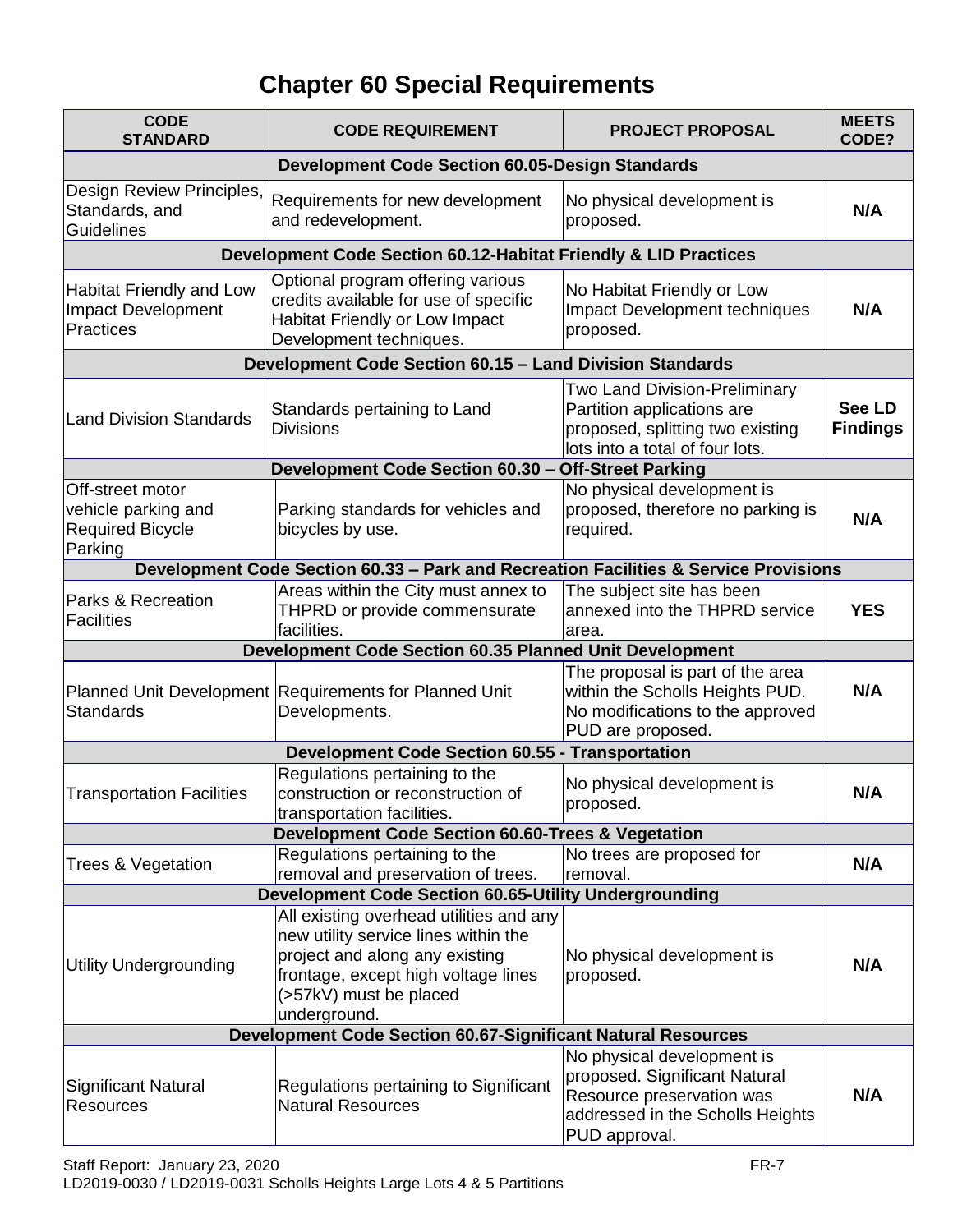#### **ANALYSIS AND FINDINGS FOR LAND DIVISION-PRELIMINARY PARTITION APPROVAL Scholls Heights Large Lots 4 & 5 Partitions LD2019-0030 (Lot 4)**

#### **Section 40.03.1. Facilities Review Committee Approval Criteria**

#### *The applicant for development must establish that the application complies with all relevant standards in conformance with Section 50.25.1.B and all the following criteria have been met, as applicable.*

Staff has reviewed the applicable Facilities Review Committee approval criteria in Attachment A of this report. Staff cites the findings presented in Attachment A in response to the Facilities Review Committee approval criteria. As identified in Attachment A, the proposal meets Approval Criteria 40.03.1.A through L, subject to conditions of approval identified in Attachment D.

#### **Therefore, staff finds that the proposal meets the criteria for approval.**

#### **Section 40.45.05 Land Division Applications; Purpose**

*The purpose of the Land Division applications is to establish regulations, procedures, and standards for the division or reconfiguration of land within the City of Beaverton.* 

#### **Section 40.45.15.4.C Approval Criteria**

*In order to approve a Preliminary Partition application, the decision making authority shall make findings of fact based on evidence provided by the applicant demonstrating that all the following criteria are satisfied:*

*1. The application satisfies the threshold requirements for a Preliminary Partition application. If the parent parcel is subject to a pending Legal Lot Determination under Section 40.47., further division of the parent parcel shall not proceed until all of the provisions of Section 40.47.15.1.C. have been met.*

The applicant proposes to divide one existing lot (lot 4) into two parcels, therefore meeting the threshold for a Preliminary Partition below.

1. *The creation of up to and including three (3) new parcels from at least one (1) lot of record (parent parcel) in one (1) calendar year.*

No physical development is proposed with the partition application. This proposal is to further divide a previously approved large lot intended to facilitate phased development of the Scholls Heights PUD. No changes to the final lot pattern of the PUD are proposed.

#### **Therefore, staff finds that the proposal meets the criterion for approval.**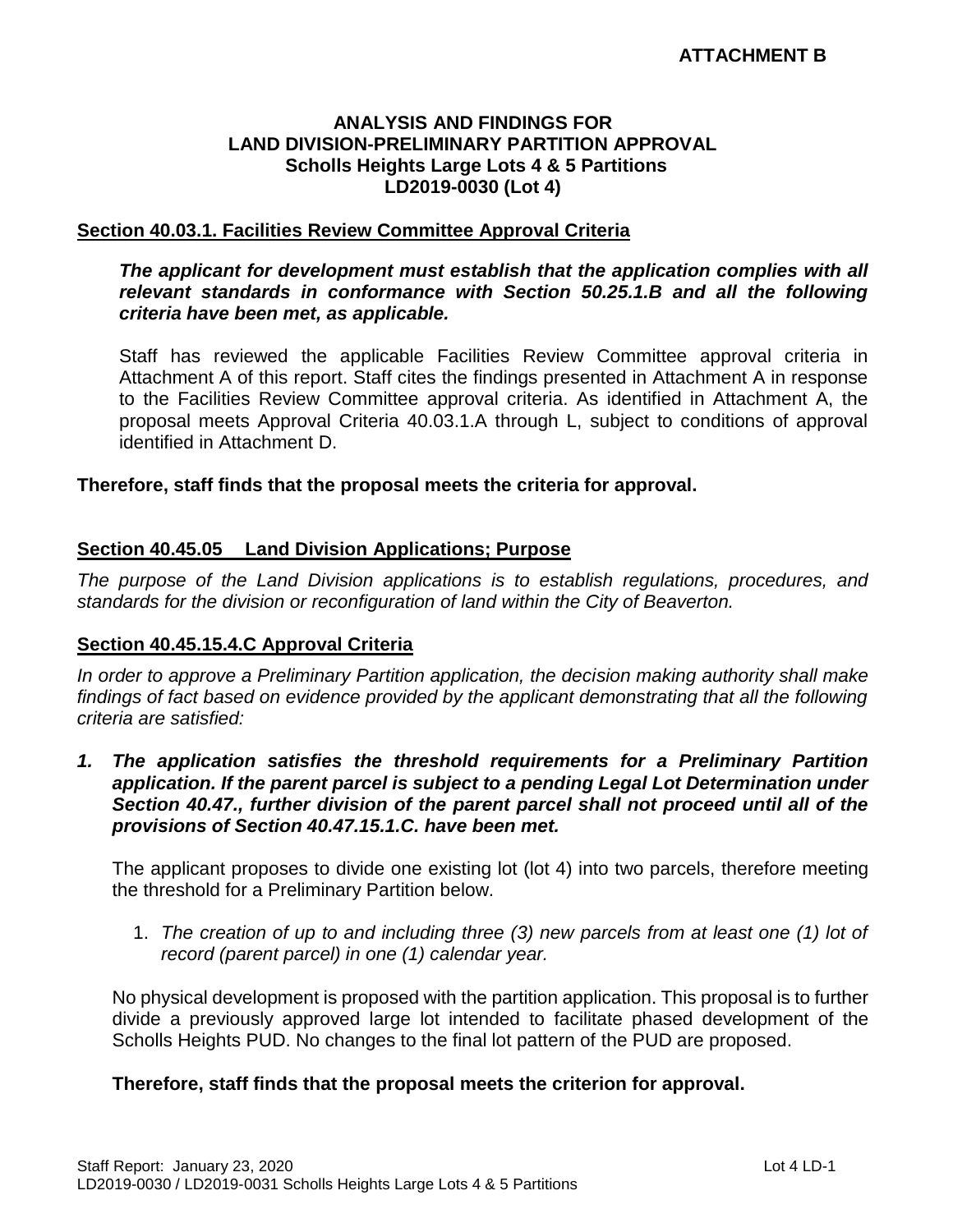#### *2. All City application fees related to the application under consideration by the decision making authority have been submitted.*

The applicant has paid the required application fee for a Preliminary Partition application.

## **Therefore, staff find that the proposal meets the criterion for approval.**

#### *3. The proposed development does not conflict with any existing City approval, except the City may modify prior approvals through the partition process to comply with current Code standards and requirements.*

This proposal is to further divide a previously approved large lot intended to facilitate phased development of the Scholls Heights PUD. No changes to the final lot pattern of the PUD are proposed. The proposal does not conflict with any previous City approvals associated with the site, including the Scholls Heights PUD.

**Therefore, staff finds that the proposal meets the criterion for approval.**

*4. Oversized parcels (oversized lots) resulting from the Partition shall have a size and shape which will facilitate the future potential partitioning or subdividing of such oversized lots in accordance with the requirements of the Development Code. In addition, streets, driveways, and utilities shall be sufficient to serve the proposed lots and future potential development on oversized lots. Easements and rights-of-way shall either exist or be provided to be created such that future partitioning or subdividing is not precluded or hindered, for either the oversized lot or any affected adjacent lot.*

This proposal is to further divide a previously approved large lot intended to facilitate phased development of the Scholls Heights PUD. No changes to the final lot pattern of the PUD are proposed. The applicant, through the approval of the Scholls Heights PUD has shown how the proposed lots can be further divided to meet the minimum density required on the site.

## **Therefore, staff finds that the proposal meets the criterion for approval.**

*5. Applications that apply the lot area averaging standards of Section 20.05.15.D. shall demonstrate that the resulting land division facilitates the following:* 

*a) Preserves a designated Historic Resource or Significant Natural Resource (Tree, Grove, Riparian Area, Wetland, or similar resource); or,* 

*b) Complies with minimum density requirements of the Development Code, provides appropriate lot size transitions adjacent to differently zoned properties, minimizes grading impacts on adjacent properties, and where a street is proposed provides a standard street cross section with sidewalks.*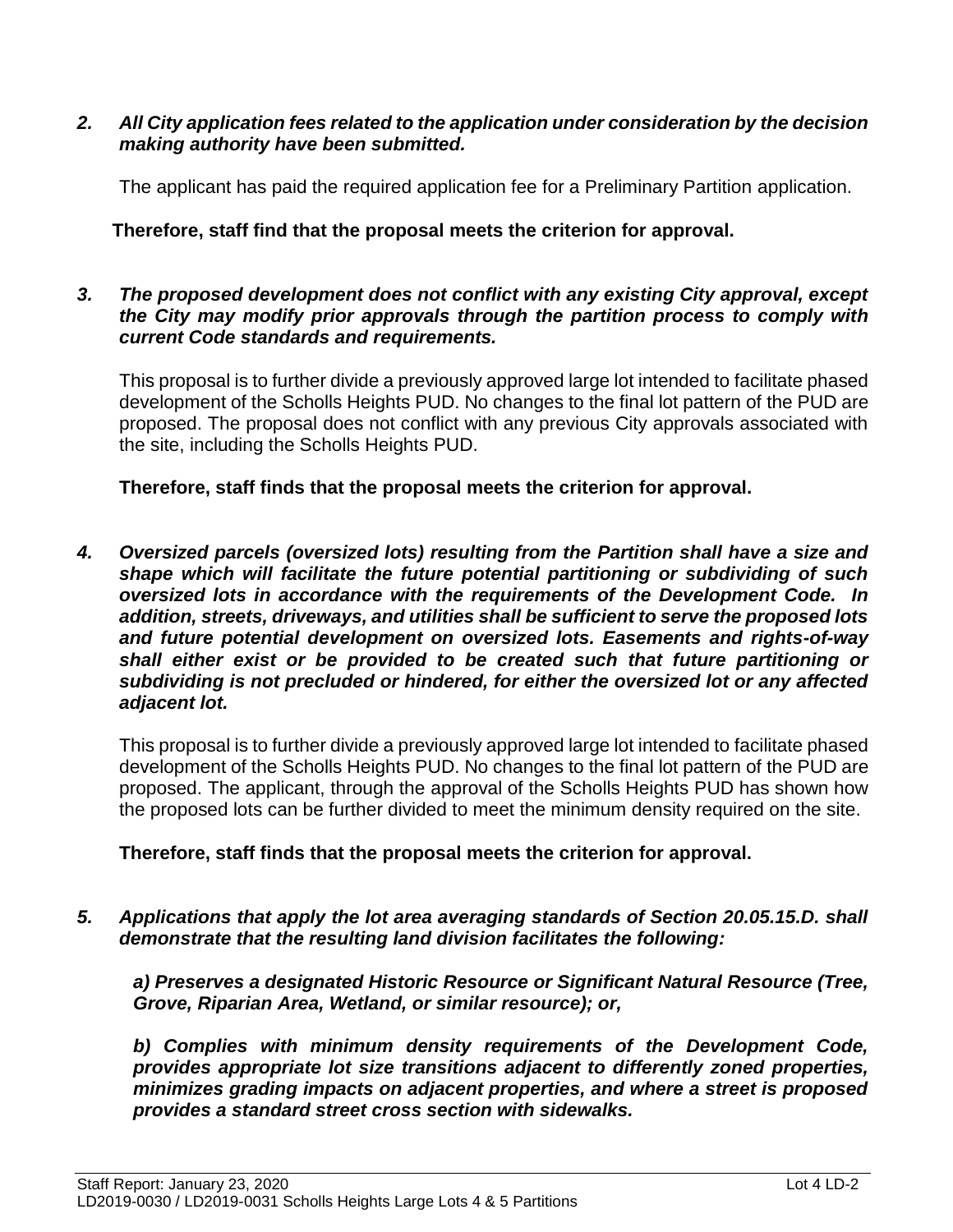Lot averaging is not proposed with this development.

**Therefore, staff finds that the criterion is not applicable.**

*6. Applications that apply the lot area averaging standards of Section 20.05.15.D. do not require further Adjustment or Variance approvals for the Land Division.*

Lot averaging is not proposed with this development.

**Therefore, staff finds that the criterion is not applicable.**

*7. The proposal does not create a lot which will have more than one (1) zoning designation.*

The subject site is currently entirely zoned R4 – Urban Medium Density. The proposal will result in two (2) separate parcels, where proposed Parcels 1 and 2 are both zoned R4. The proposal does not create a parcel with more than one zoning designation.

**Therefore, staff finds that the proposal meets the criterion for approval.**

*8. Applications and documents related to the request requiring further City approval, shall be submitted to the City in the proper sequence.*

The applicant has submitted this Preliminary Partition. No other applications are required of the applicant at this stage of City review.

## **Therefore, staff finds that the proposal meets the criterion for approval.**

#### **RECOMMENDATION**

Based on the facts and findings presented, staff recommends **APPROVAL** of **LD2019-0030 (Scholls Heights Large Lots 4 & 5 Partitions)**, subject to the applicable conditions identified in Attachment D.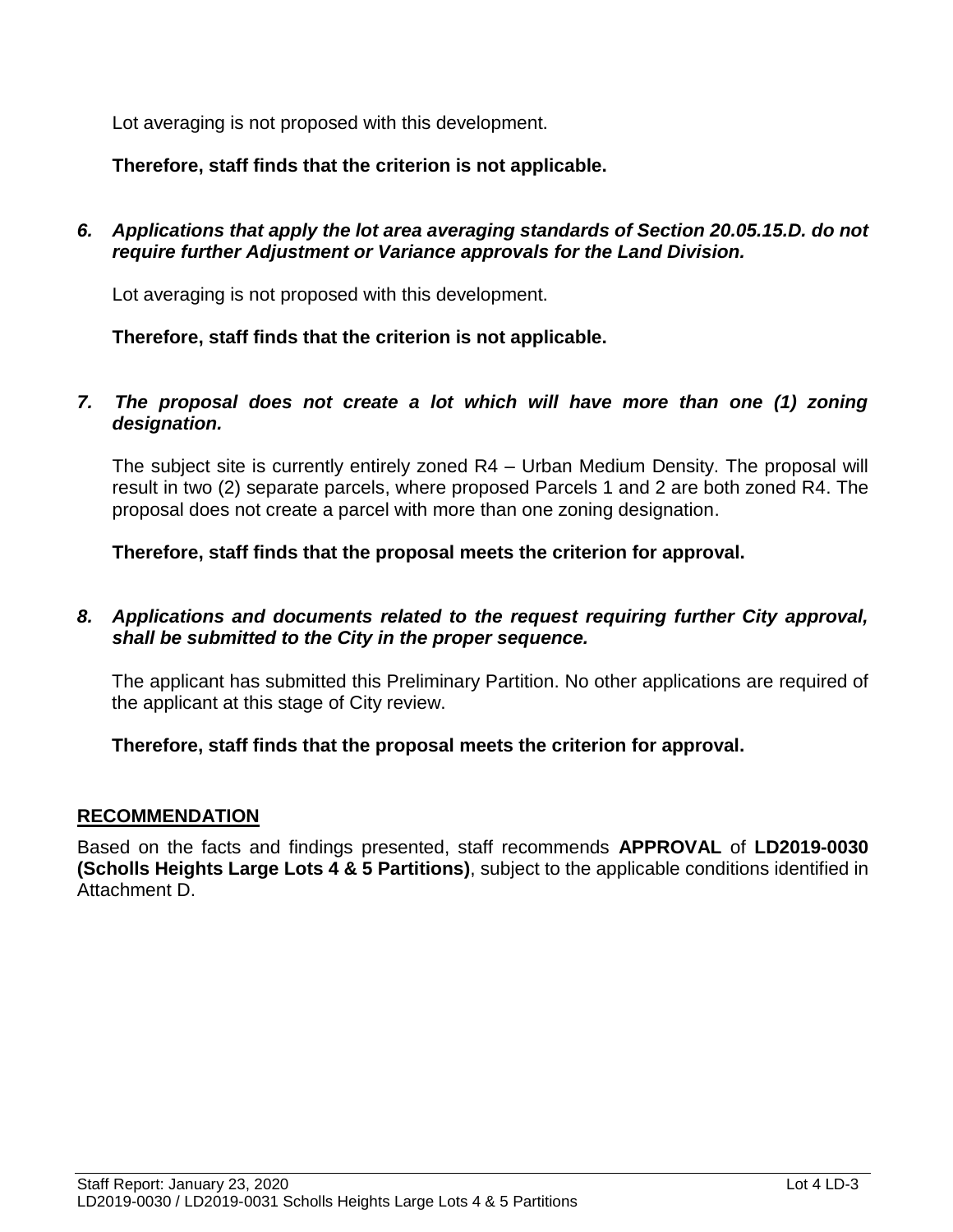# **Land Division Standards Code Conformance Analysis**

| <b>CODE</b><br><b>STANDARD</b>                                                                 | <b>CODE REQUIREMENT</b>                                                                                                                                                                                                               | <b>PROJECT PROPOSAL</b>                                                  | <b>MEETS</b><br>CODE? |  |
|------------------------------------------------------------------------------------------------|---------------------------------------------------------------------------------------------------------------------------------------------------------------------------------------------------------------------------------------|--------------------------------------------------------------------------|-----------------------|--|
|                                                                                                | <b>Grading Standards</b>                                                                                                                                                                                                              |                                                                          |                       |  |
| 60.15.10.1<br>Applicability                                                                    | Grading standards apply to all<br>land divisions where grading is<br>proposed.                                                                                                                                                        | The proposal is subject to the<br>grading standards contained<br>herein. | <b>Yes</b>            |  |
| 60.15.10.2.A-C<br><b>Exemptions</b>                                                            | Exemptions include: Public right-<br>of-way, storm water detention<br>facilities, grading adjacent to an<br>existing public-right of way which<br>results in a finished grade below<br>the elevation of the adjacent<br>right-of-way. | No grading is proposed with the<br>partitioning of large lot 4.          | N/A                   |  |
| 60.15.10.3.<br><b>Grading within Specific</b><br><b>Distances From</b><br><b>Property Line</b> | Maximum slope differential from<br>the existing or finished slope of<br>the abutting property.                                                                                                                                        | No grading is proposed with the<br>partitioning of large lot 4.          | N/A                   |  |
| 60.15.10.3.F<br>Pre-development slope                                                          | Where a pre-development slope<br>exceeds one or more of the<br>standards in subsections<br>60.15.10.3.A-E, the slope after<br>grading shall not exceed the<br>pre-development slope                                                   | No grading is proposed with the<br>partitioning of large lot 4.          | N/A                   |  |
| <b>Significant Trees and Groves</b>                                                            |                                                                                                                                                                                                                                       |                                                                          |                       |  |
| 60.15.10.4<br>Significant Trees and<br>Groves                                                  | Standards for grading within 25<br>feet of significant trees or<br>groves.                                                                                                                                                            | There are no significant trees or<br>groves on the subject site.         | N/A                   |  |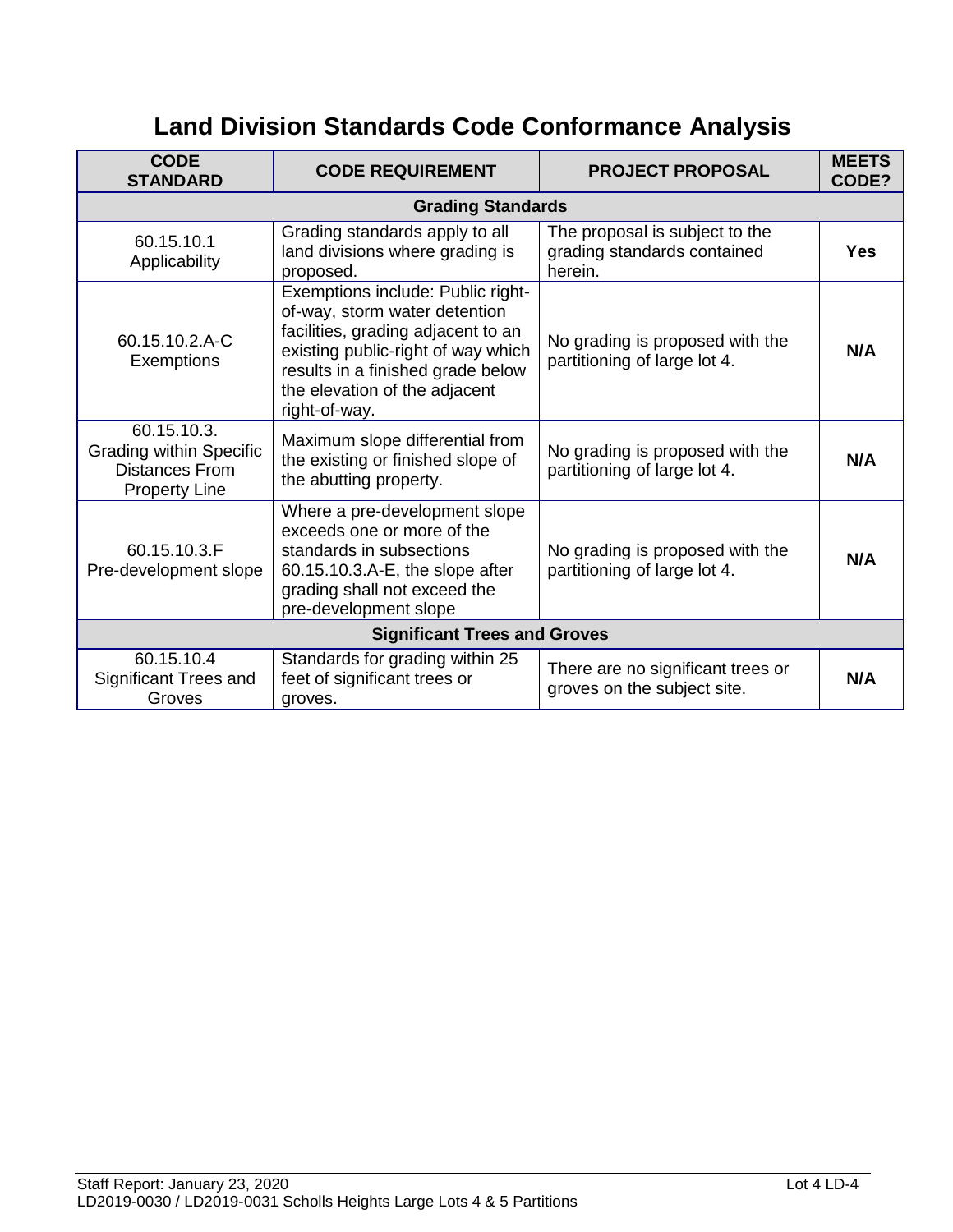#### **ANALYSIS AND FINDINGS FOR LAND DIVISION-PRELIMINARY PARTITION APPROVAL Scholls Heights Large Lots 4 & 5 Partitions LD2019-0030 (Lot 5)**

#### **Section 40.03.1. Facilities Review Committee Approval Criteria**

#### *The applicant for development must establish that the application complies with all relevant standards in conformance with Section 50.25.1.B and all the following criteria have been met, as applicable.*

Staff has reviewed the applicable Facilities Review Committee approval criteria in Attachment A of this report. Staff cites the findings presented in Attachment A in response to the Facilities Review Committee approval criteria. As identified in Attachment A, the proposal meets Approval Criteria 40.03.1.A through L, subject to conditions of approval identified in Attachment D.

#### **Therefore, staff finds that the proposal meets the criteria for approval.**

#### **Section 40.45.05 Land Division Applications; Purpose**

*The purpose of the Land Division applications is to establish regulations, procedures, and standards for the division or reconfiguration of land within the City of Beaverton.* 

#### **Section 40.45.15.4.C Approval Criteria**

*In order to approve a Preliminary Partition application, the decision making authority shall make findings of fact based on evidence provided by the applicant demonstrating that all the following criteria are satisfied:*

1. The application satisfies the threshold requirements for a Preliminary Partition *application. If the parent parcel is subject to a pending Legal Lot Determination under Section 40.47., further division of the parent parcel shall not proceed until all of the provisions of Section 40.47.15.1.C. have been met.*

The applicant proposes to divide one existing lot (lot 4) into two parcels, therefore meeting the threshold for a Preliminary Partition below.

1. *The creation of up to and including three (3) new parcels from at least one (1) lot of record (parent parcel) in one (1) calendar year.*

No physical development is proposed with the partition application. This proposal is to further divide a previously approved large lot intended to facilitate phased development of the Scholls Heights PUD. No changes to the final lot pattern of the PUD are proposed.

#### **Therefore, staff finds that the proposal meets the criterion for approval.**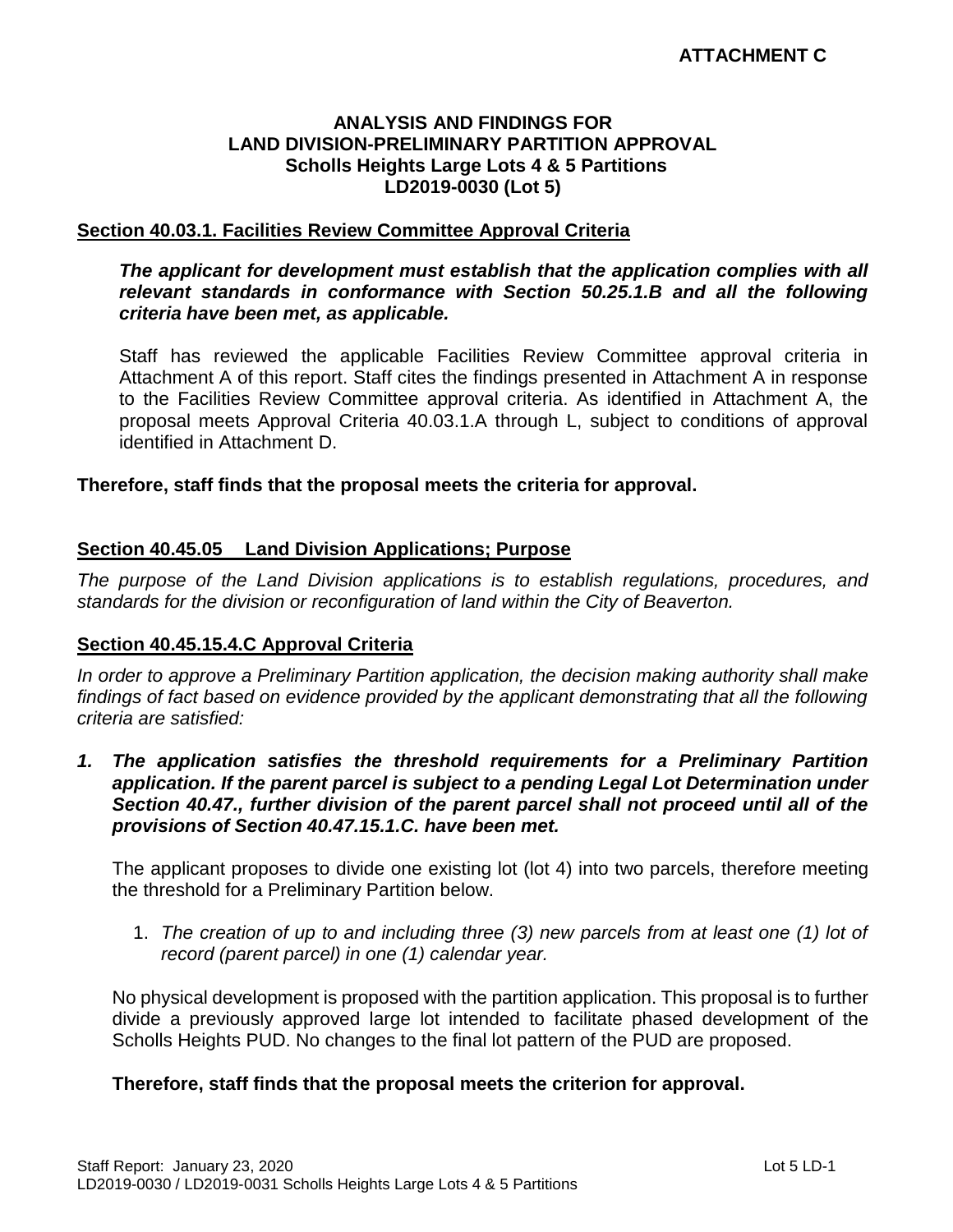#### *2. All City application fees related to the application under consideration by the decision making authority have been submitted.*

The applicant has paid the required application fee for a Preliminary Partition application.

## **Therefore, staff find that the proposal meets the criterion for approval.**

#### *3. The proposed development does not conflict with any existing City approval, except the City may modify prior approvals through the partition process to comply with current Code standards and requirements.*

This proposal is to further divide a previously approved large lot intended to facilitate phased development of the Scholls Heights PUD. No changes to the final lot pattern of the PUD are proposed. The proposal does not conflict with any previous City approvals associated with the site, including the Scholls Heights PUD.

**Therefore, staff finds that the proposal meets the criterion for approval.**

*4. Oversized parcels (oversized lots) resulting from the Partition shall have a size and shape which will facilitate the future potential partitioning or subdividing of such oversized lots in accordance with the requirements of the Development Code. In addition, streets, driveways, and utilities shall be sufficient to serve the proposed lots and future potential development on oversized lots. Easements and rights-of-way shall either exist or be provided to be created such that future partitioning or subdividing is not precluded or hindered, for either the oversized lot or any affected adjacent lot.*

This proposal is to further divide a previously approved large lot intended to facilitate phased development of the Scholls Heights PUD. No changes to the final lot pattern of the PUD are proposed. The applicant, through the approval of the Scholls Heights PUD has shown how the proposed lots can be further divided to meet the minimum density required on the site.

## **Therefore, staff finds that the proposal meets the criterion for approval.**

*5. Applications that apply the lot area averaging standards of Section 20.05.15.D. shall demonstrate that the resulting land division facilitates the following:* 

*a) Preserves a designated Historic Resource or Significant Natural Resource (Tree, Grove, Riparian Area, Wetland, or similar resource); or,* 

*b) Complies with minimum density requirements of the Development Code, provides appropriate lot size transitions adjacent to differently zoned properties, minimizes grading impacts on adjacent properties, and where a street is proposed provides a standard street cross section with sidewalks.*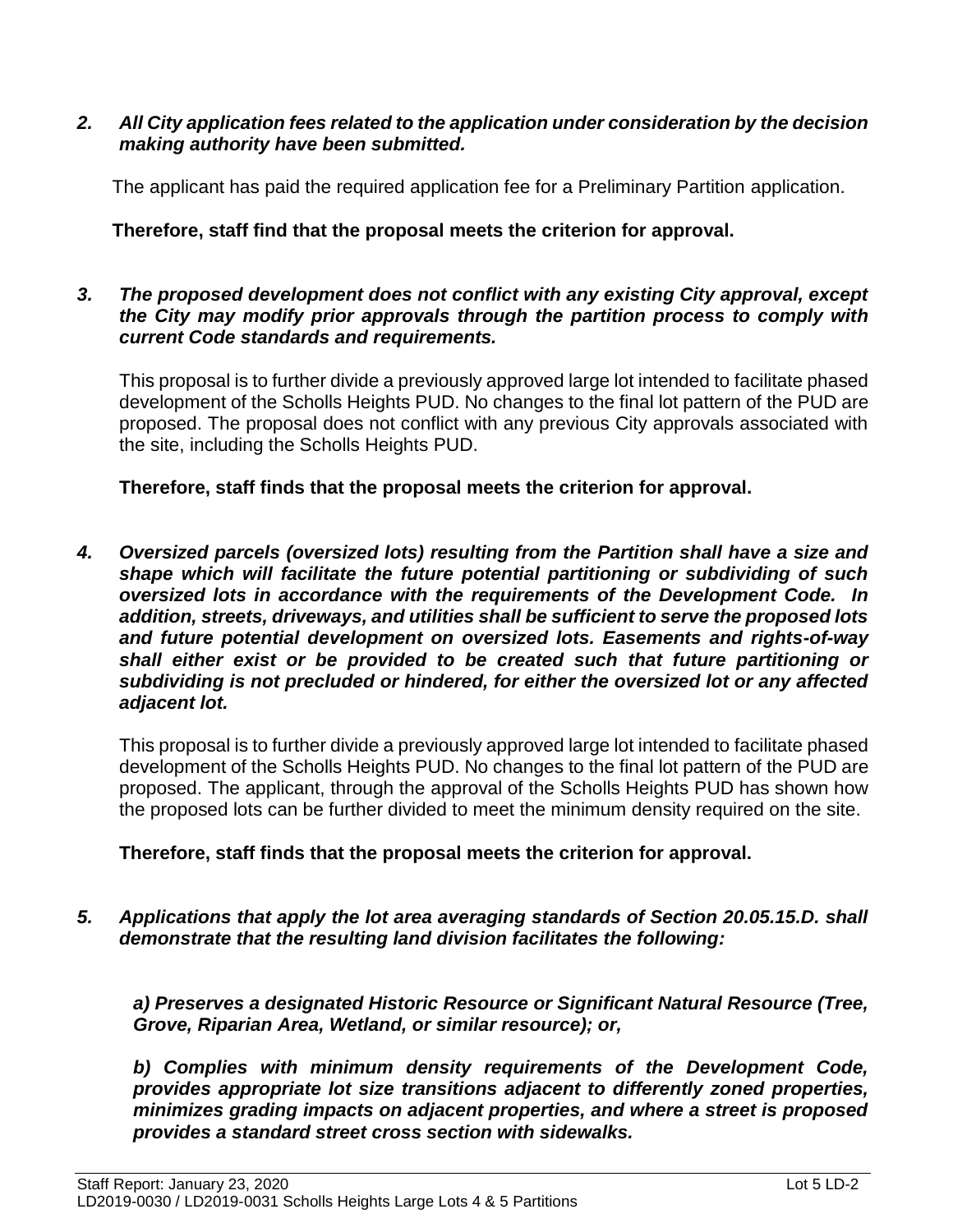Lot averaging is not proposed with this development.

**Therefore, staff finds that the criterion is not applicable.**

*6. Applications that apply the lot area averaging standards of Section 20.05.15.D. do not require further Adjustment or Variance approvals for the Land Division.*

Lot averaging is not proposed with this development.

**Therefore, staff finds that the criterion is not applicable.**

*7. The proposal does not create a lot which will have more than one (1) zoning designation.*

The subject site is currently entirely zoned R4 – Urban Medium Density. The proposal will result in two (2) separate parcels, where proposed Parcels 1 and 2 are both zoned R4. The proposal does not create a parcel with more than one zoning designation.

**Therefore, staff finds that the proposal meets the criterion for approval.**

*8. Applications and documents related to the request requiring further City approval, shall be submitted to the City in the proper sequence.*

The applicant has submitted this Preliminary Partition. No other applications are required of the applicant at this stage of City review.

## **Therefore, staff finds that the proposal meets the criterion for approval.**

#### **RECOMMENDATION**

Based on the facts and findings presented, staff recommends **APPROVAL** of **LD2019-0031 (Scholls Heights Large Lots 4 & 5 Partitions)**, subject to the applicable conditions identified in Attachment D.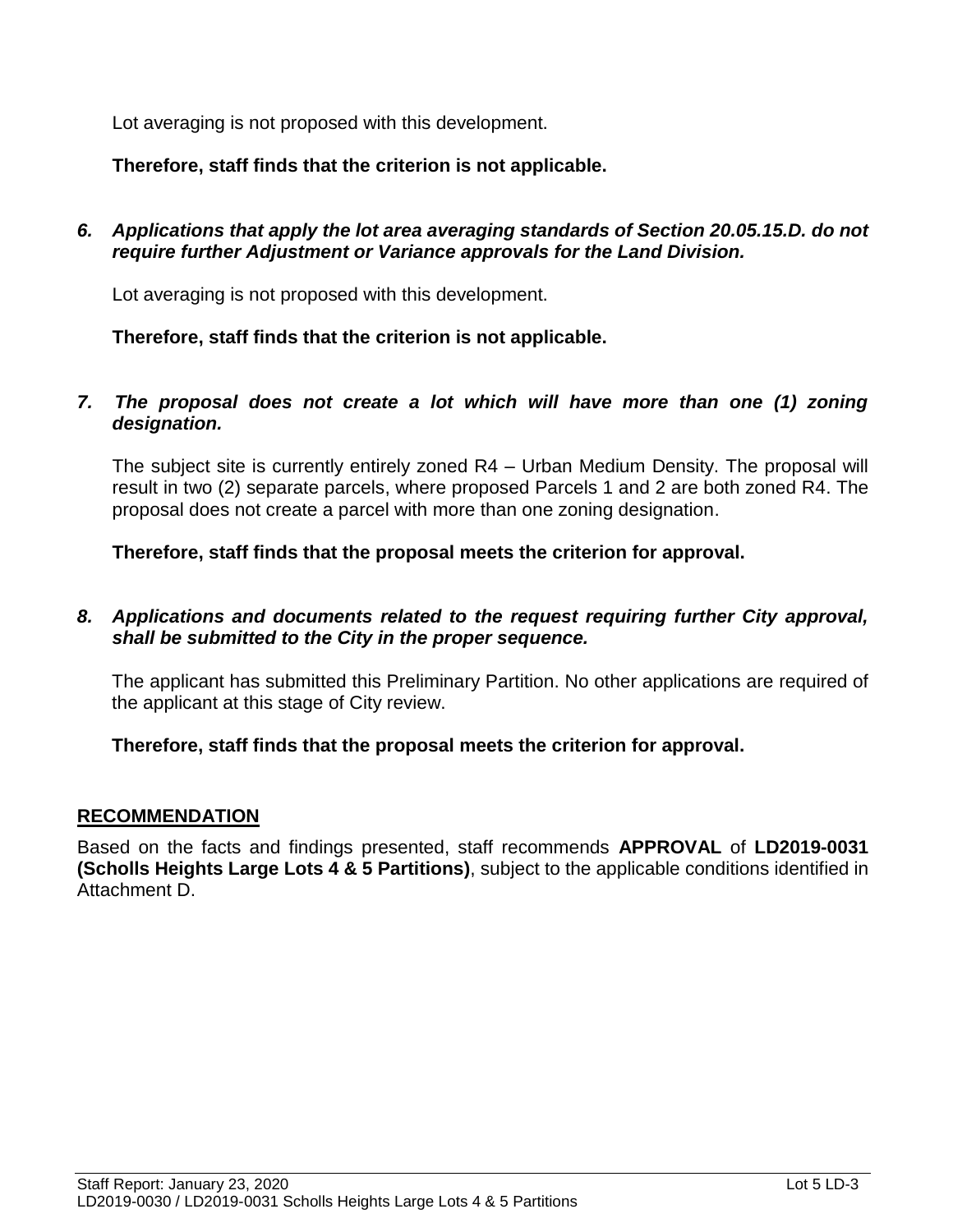# **Land Division Standards Code Conformance Analysis**

| <b>CODE</b><br><b>STANDARD</b>                                                                 | <b>CODE REQUIREMENT</b>                                                                                                                                                                                                               | <b>PROJECT PROPOSAL</b>                                                  | <b>MEETS</b><br>CODE? |  |  |
|------------------------------------------------------------------------------------------------|---------------------------------------------------------------------------------------------------------------------------------------------------------------------------------------------------------------------------------------|--------------------------------------------------------------------------|-----------------------|--|--|
|                                                                                                | <b>Grading Standards</b>                                                                                                                                                                                                              |                                                                          |                       |  |  |
| 60.15.10.1<br>Applicability                                                                    | Grading standards apply to all<br>land divisions where grading is<br>proposed.                                                                                                                                                        | The proposal is subject to the<br>grading standards contained<br>herein. | <b>Yes</b>            |  |  |
| 60.15.10.2.A-C<br>Exemptions                                                                   | Exemptions include: Public right-<br>of-way, storm water detention<br>facilities, grading adjacent to an<br>existing public-right of way which<br>results in a finished grade below<br>the elevation of the adjacent<br>right-of-way. | No grading is proposed with the<br>partitioning of large lot 5.          | N/A                   |  |  |
| 60.15.10.3.<br><b>Grading within Specific</b><br><b>Distances From</b><br><b>Property Line</b> | Maximum slope differential from<br>the existing or finished slope of<br>the abutting property.                                                                                                                                        | No grading is proposed with the<br>partitioning of large lot 5.          | N/A                   |  |  |
| 60.15.10.3.F<br>Pre-development slope                                                          | Where a pre-development slope<br>exceeds one or more of the<br>standards in subsections<br>60.15.10.3.A-E, the slope after<br>grading shall not exceed the<br>pre-development slope                                                   | No grading is proposed with the<br>partitioning of large lot 5.          | N/A                   |  |  |
| <b>Significant Trees and Groves</b>                                                            |                                                                                                                                                                                                                                       |                                                                          |                       |  |  |
| 60.15.10.4<br>Significant Trees and<br>Groves                                                  | Standards for grading within 25<br>feet of significant trees or<br>groves.                                                                                                                                                            | There are no significant trees or<br>groves on the subject site.         | N/A                   |  |  |